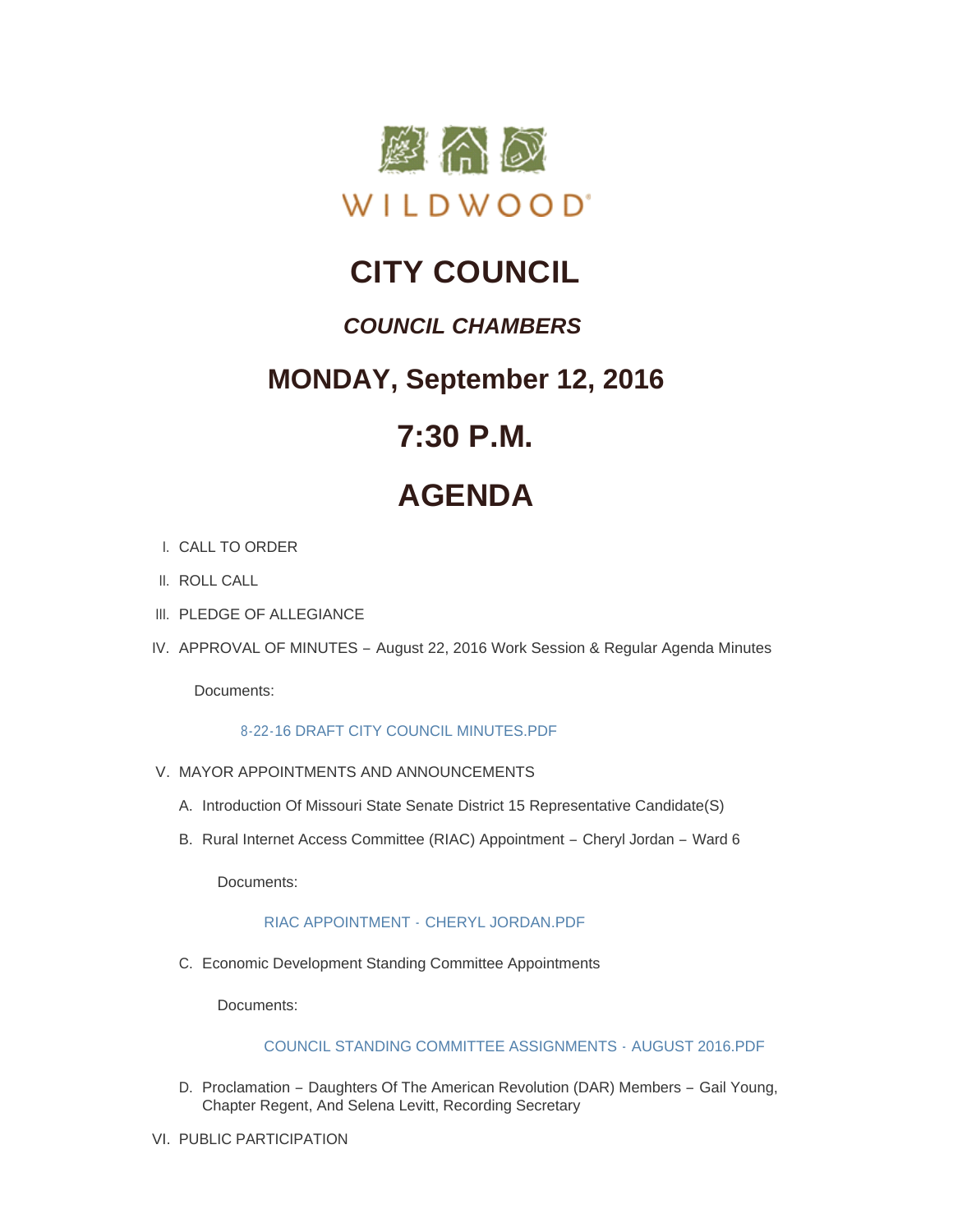### VII. PUBLIC HEARING(S)

A. (Postponed At The January 11, 2016 City Council Meeting - To Remain Postponed)

A response to a communication from Jenny Mitchell, Director of Property Management for the Desco Group, which is dated October 20, 2015, regarding **St. Louis County's P.C. 219-85 Alfred L. Hicks and J.L. Mason of Missouri, Inc.;** Amended MXD Mixed-Use Development District; south side of Manchester Road, east of Old Fairway Drive (Street Address: 16506 Manchester Road/Locator Number: 23U120480); seeking modifications to an existing site-specific ordinance that governs the Schnucks Wildwood Crossing Center to allow for a third freestanding monument sign along the property's Manchester Road frontage. (Ward – Seven)

(Postponed At The June 27, 2016 City Council Meeting – To Be Withdrawn) B.

A response to a communication from Mike Falkner, Sterling Engineers and Surveyors, dated March 25, 2016, regarding **P.Z. 12 and 13-15 The Villages at Bright Leaf;** R-3 10,000 square foot Residence District (Town Center "Neighborhood General District" and "Neighborhood Edge District"), with a Planned Residential Development Overlay District (PRD); north side of State Route 100, east of State Route 109 (Locator Numbers 23V230041, 23V230050, 23V240327, 23V310064, 23V330022, 23V330031, 23V330206, 23V330215, 23V330233, and 23V610917/Street Addresses: 2350 and 2344 Eatherton Road, 2531, 2555, and 2567 Taylor Road, 16721 Manchester Road, and 16615, 16602, and 16618 Overlook Hills Drive); which seeks modifications to the existing site-specific ordinance (Planned Residential Overlay District Ordinance # 2145) that governs this site to address inconsistencies between this legislation and the proposed Site Development Plan (SDP) relative to certain allowed lot widths, depths, and sites. (Ward – Five)

Documents:

### PUBLIC HEARING WITHDRAWL - [PZ 12 AND 13-15 VILLAGES OF BRIGHT](http://mo-wildwood.civicplus.com/AgendaCenter/ViewFile/Item/8153?fileID=12227)  LEAF.PDF

C. P.Z. 11-16 City Of Wildwood Planning And Zoning Commission, C/O Department Of Planning, 16860 Main Street, Wildwood, Missouri 63040

A request to review and consider amendments to the City of Wildwood's Zoning Ordinance – Chapter 415 of the City of Wildwood Municipal Code – for all of its "R" Residence Districts designations (Chapter 415 – Sections 110 through 160), including Chapter 415.090 NU Non-Urban Residence District, along with Chapter 415.030 Definitions, which would thereby consider the addition of new language for group homes for the developmentally disabled that is consistent with current Missouri Revised Statutes. (Wards – All)

Documents:

#### PUBLIC HEARING - [PZ 11-16 CITY OF WW-GROUP HOMES.PDF](http://mo-wildwood.civicplus.com/AgendaCenter/ViewFile/Item/8155?fileID=12229)

VIII. LEGISLATION

#### UNFINISHED BUSINESS A.

(Postponed At The July 11, 2016 City Council Meeting – To Be Un-Postponed) 1.

**BILL #2197** AN ORDINANCE OF THE CITY OF WILDWOOD, MISSOURI, AUTHORIZING THE MAYOR OF THE CITY TO NEGOTIATE AND EXECUTE A COOPERATION AGREEMENT FOR INTERNET ACCESS SITES WITH ST. LOUIS COUNTY, MISSOURI, FOR THE USE OF EMERGENCY COMMUNICATIONS TOWERS FOR THE PURPOSES OF PROVIDING HIGH-SPEED INTERNET ACCESS SERVICES TO THE RESIDENTS OF THE CITY. *Recommended by the Rural Internet Access Committee* (Second Reading) (Wards – All)

**DIRECT BUDGETARY IMPLICATION: Revenue Neutral**

Documents:

[BILL 2197.PDF](http://mo-wildwood.civicplus.com/AgendaCenter/ViewFile/Item/8158?fileID=12230)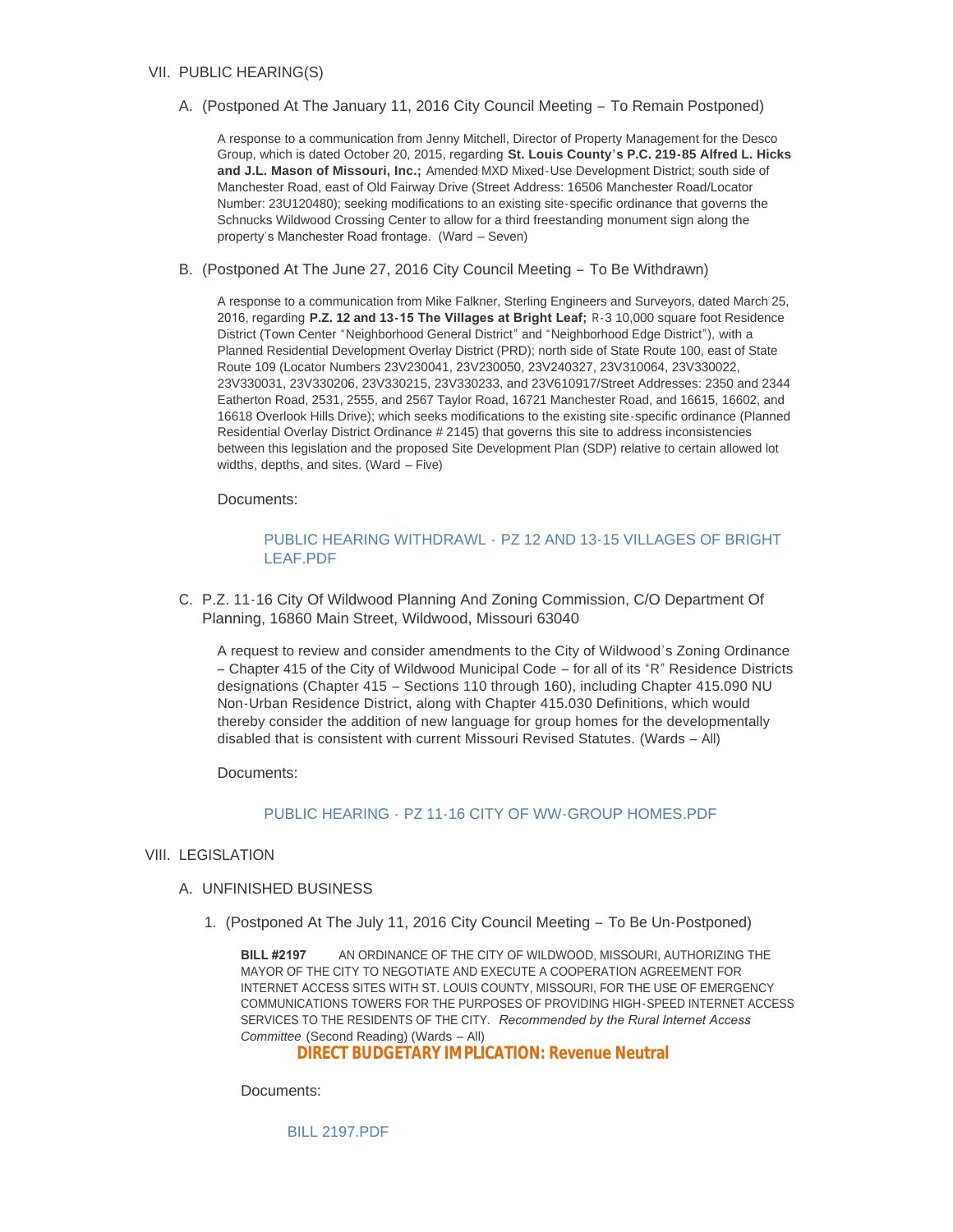2. (Postponed At The August 22, 2016 City Council Meeting - To Be Un-Postponed)

**BILL #2206** AN ORDINANCE AUTHORIZING THE MAYOR OF THE CITY OF WILDWOOD, MISSOURI, TO EXECUTE A CONTRACT ON BEHALF OF THE CITY OF WILDWOOD, MISSOURI WITH *KCI CONSTRUCTION COMPANY* FOR THE CONSTRUCTION OF THE 2nd STATE ROUTE 100 PEDESTRIAN BRIDGE AND ASSOCIATED PLAZA AREAS, AS SHOWN ON CONSTRUCTION DRAWINGS AND SPECIFICATIONS. *Recommended by the Administration/Public Works Committee* (Second Reading) (Wards - Five and Eight)

**DIRECT BUDGETARY IMPLICATION: \$1,096,870.00 (Base Bid + Bid Alt. 1) Expense**

Documents:

[BILL 2206.PDF](http://mo-wildwood.civicplus.com/AgendaCenter/ViewFile/Item/8159?fileID=12231)

BILL #2207 3.

AN ORDINANCE OF THE CITY OF WILDWOOD, MISSOURI, APPROVING A CHANGE IN ZONING FROM THE NU NON-URBAN RESIDENCE DISTRICT TO THE R-3 RESIDENCE DISTRICT FOR A ONE AND FOUR-TENTHS (1.4) ACRE TRACT OF LAND THAT IS LOCATED ON THE SOUTHEAST CORNER OF MANCHESTER ROAD AND CENTER AVENUE - P. Z. 1-16 Old Towne Parc, Mike Whalen, Whalen Custom Homes, Inc. *Recommended by the Planning and Zoning Commission* (Second Reading) (Ward - Eight)

Documents:

#### [BILL 2207.PDF](http://mo-wildwood.civicplus.com/AgendaCenter/ViewFile/Item/8160?fileID=12232)

BILL #2209 4.

AN ORDINANCE REVISING THE BUDGET FOR THE CITY OF WILDWOOD, MISSOURI, FOR THE FISCAL YEAR COMMENCING ON JANUARY 1, 2016 AND ENDING ON DECEMBER 31, 2016. *Recommended by the Department of Administration* (Second Reading) (Wards – All) **DIRECT BUDGETARY IMPLICATION: \$11,102.00 Expense**

Documents:

#### [BILL 2209.PDF](http://mo-wildwood.civicplus.com/AgendaCenter/ViewFile/Item/8161?fileID=12233)

- **B. NEW BUSINESS** 
	- BILL #2211 1.

AN ORDINANCE OF THE CITY OF WILDWOOD, MISSOURI, AUTHORIZING THE MAYOR OF THE CITY TO NEGOTIATE AND EXECUTE A DEVELOPMENT FINANCE COOPERATION AGREEMENT WITH PAYNE FAMILY HOMES, LLC, FOR DEVELOPMENT FINANCE INCENTIVES PERTAINING TO THE CONSTRUCTION OF MAIN STREET AND IMPROVEMENTS TO STATE ROUTE 109 (Wards - All) **DIRECT BUDGETARY IMPLICATION: Revenue Neutral**

Documents:

#### [BILL 2211.PDF](http://mo-wildwood.civicplus.com/AgendaCenter/ViewFile/Item/8163?fileID=12234)

BILL #2212 2.

AN ORDINANCE AUTHORIZING A LOT SPLIT PLAT OF A 9.14 ACRE TRACT OF LAND, KNOWN AS 'ADJUSTED LOT B OF THE BOYLE-HOLCOMB ESTATE,' WHICH WAS SUBJECT TO A BOUNDARY ADJUSTMENT PLAT APPROVED IN 2014, AND SAID TRACT OF LAND IS LOCATED IN SECTION 25, TOWNSHIP 45 NORTH, RANGE 3 EAST, CITY OF WILDWOOD, ST. LOUIS COUNTY, MISSOURI; BEING MORE SPECIFICALLY SITUATED ON THE WEST SIDE OF SHEPARD RIDGE ROAD,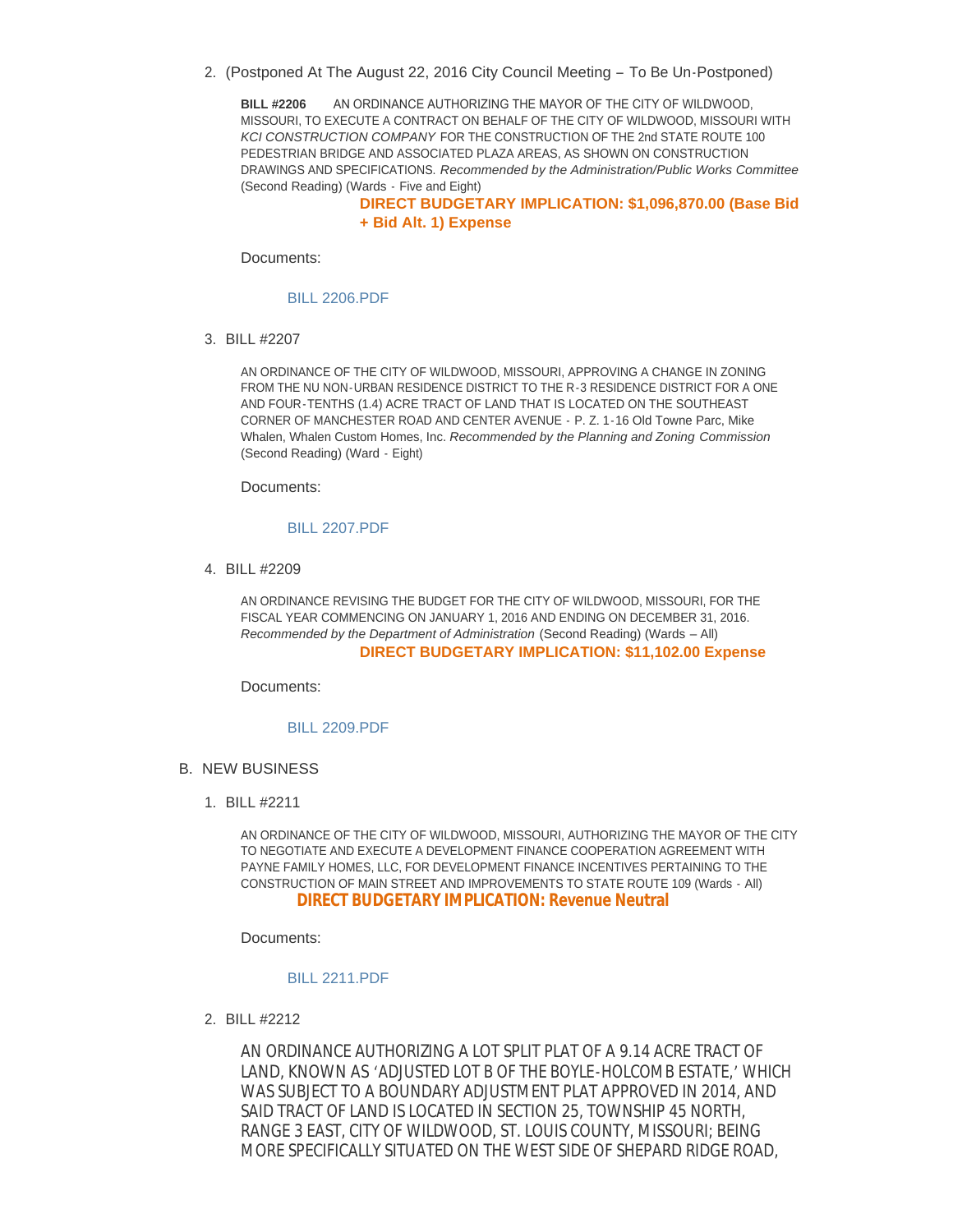TO THE NORTHEAST OF ITS INTERSECTION WITH SHEPARD ROAD, FOR THE PURPOSES OF SUBDIVIDING IT INTO TWO (2) PARCELS OF GROUND, HEREAFTER TO BE KNOWN AS LOTS 1 AND 2 OF THE BOYLE-HOLCOMB ESTATE; BEING THREE (3) ACRES AND SIX (6) ACRES IN SIZE, RESPECTIVELY. *Recommended by the Department of Planning* (First Reading) (Ward - Three)

Documents:

#### [BILL 2212.PDF](http://mo-wildwood.civicplus.com/AgendaCenter/ViewFile/Item/8164?fileID=12235)

- IX. RESOLUTIONS
	- RESOLUTION #2016-28 A.

A RESOLUTION OF THE CITY COUNCIL OF THE CITY OF WILDWOOD, MISSOURI, CONSENTING TO THE MAYOR'S APPOINTMENT OF LARRY McGOWEN, LARRY GOODSON, RYAN THOMAS, JOSEPH W. VUJNICH, AND STEPHEN V. CROSS TO THE BOARD OF DIRECTORS OF THE CROSSINGS COMMUNITY IMPROVEMENT DISTRICT. (Wards – All)

Documents:

#### [RES 2016-28 APPOINTING CROSSING CID BOARD OF DIRECTORS.PDF](http://mo-wildwood.civicplus.com/AgendaCenter/ViewFile/Item/8166?fileID=12236)

B. RESOLUTION #2016-29

A RESOLUTION OF THE CITY COUNCIL OF THE CITY OF WILDWOOD, MISSOURI, AUTHORIZING THE MAYOR TO ENTER INTO AN AGREEMENT WITH OATES ASSOCIATES, INC., FOR THE DESIGN OF THE MISSOURI ROUTE 100 RAMP WIDENING IMPROVEMENTS AT THE WILDWOOD COMMUNITY PARK WITHIN THE CITY OF WILDWOOD. (Ward – One) **DIRECT BUDGETARY IMPLICATION: \$14,000.00 Expense**

Documents:

### [RES 2016-29 ROUTE 100 RAMP WIDENING.PDF](http://mo-wildwood.civicplus.com/AgendaCenter/ViewFile/Item/8167?fileID=12237)

C. RESOLUTION #2016-30

A RESOLUTION AMENDING SECTION TWO OF RESOLUTION # 2016-18, AND AUTHORIZING EXPENDITURES PERTAINING TO THE AGREEMENT WITH MUNDELL & ASSOCIATES, INC. FOR ENVIRONMENTAL CONSULTING SERVICES RELATIVE TO THE ELLISVILLE SUPERFUND SITE WITHIN THE CITY OF WILDWOOD. (Wards – All)

**DIRECT BUDGETARY IMPLICATION: \$9,000.00 Expense**

Documents:

### [RES 2016-30 APPROVING AMENDMENT TO RESOLUTION 2016-18](http://mo-wildwood.civicplus.com/AgendaCenter/ViewFile/Item/8168?fileID=12238)  (MUNDELL EXPENDITURES).PDF

- X. OTHER
	- A. Receive & File P.Z. 14-06 City Of Wildwood And Neichter/Throckmorton Development

NU Non-Urban Residence District and FPNU Floodplain Non-Urban Residence District, with a Planned Residential Development Overlay District (PRD); east side of Ossenfort Road, north of Brook Hollow Drive; which denied a request for a modification to the site-specific ordinance that governs this fifty-five (55) lot residential subdivision, thereby would have allowed for an extension of time for the commencement of construction to begin upon this tract of land, under a specified and required timeframe. (Ward - One)

Documents: